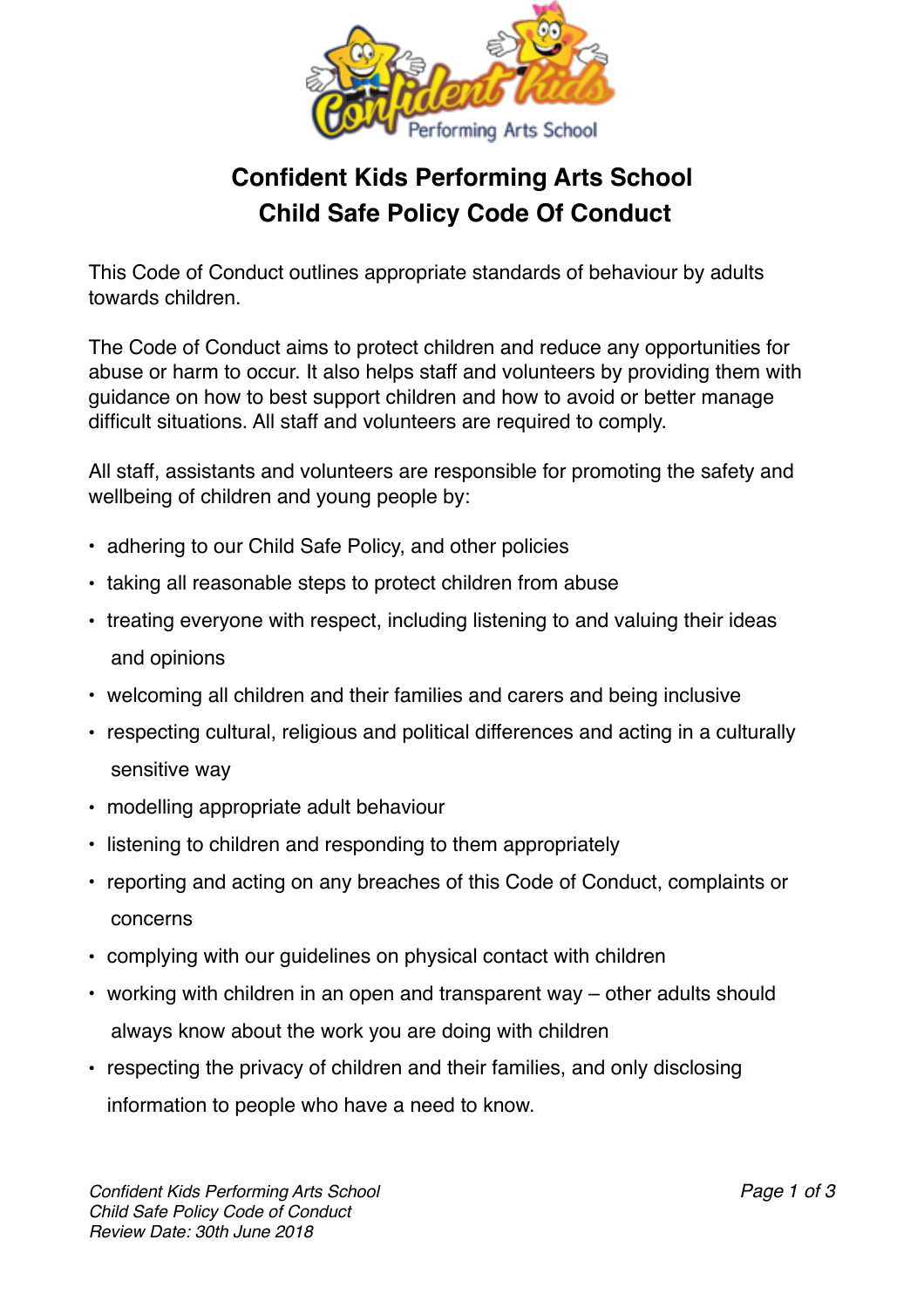- Confident Kids Performing Arts School staff, assistants and volunteers and all other persons working or involved with the school must NOT:
	- seek to use children in any way to meet the needs of adults;
	- ignore of disregard any concerns, suspicions or disclosures of child abuse;
	- use prejudice, oppressive behaviour or language with children;
	- engage in rough physical games;
	- discriminate on the basis of age, gender, race, culture, vulnerability or sexuality;
	- initiate unnecessary physical contact with children or do things of a personal nature that children can do for themselves, such as toileting;
	- develop 'special' relationships with specific children or show; favouritism through the provision of gifts or inappropriate attention
	- exchange personal contact details such as phone number, social networking site or email addresses with children;
	- have unauthorised contact with children and young people online or by phone.

I have read this Code of Conduct and agree to abide by it at all times.

*(Please note this form must be witnessed by Confident Kids Performing Arts School Principal)*